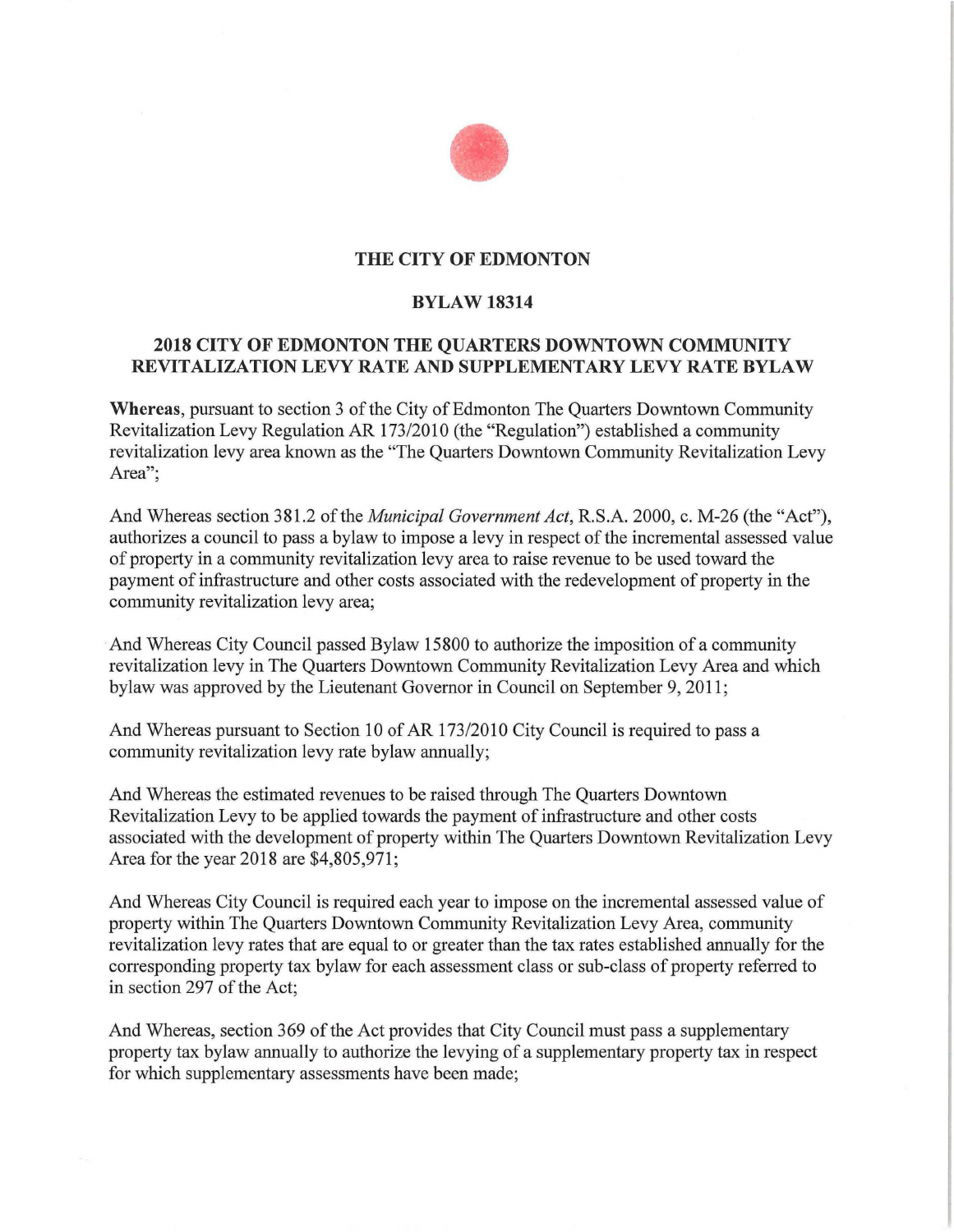And Whereas, pursuant to section 369(2.01) of the Act, a council may pass a bylaw authorizing it to impose a supplementary tax on Designated Industrial Property if it passes a bylaw to impose a supplementary tax on all other property in the municipality;

And Whereas all Designated Industrial Property falls within one or more of the classes in section 297 of the Act;

And Whereas, the City is required to levy a tax to pay the requisition for Designated Industrial Property under section 359.3 of the Act;

Edmonton City Council enacts:

## **PART I- PURPOSE, DEFINITIONS AND INTERPRETATION**

| <b>PURPOSE</b>     | $\mathbf{1}$ | The purpose of this bylaw is to authorize the levying of<br>a community revitalization levy rate upon all taxable<br>property within the boundaries of The Quarters<br>Downtown Community Revitalization Levy Area shown<br>on the assessment and tax roll and a supplementary<br>community revitalization levy rate in respect for which<br>supplementary assessments have been made. |                                                                                                                                                                                                   |  |
|--------------------|--------------|----------------------------------------------------------------------------------------------------------------------------------------------------------------------------------------------------------------------------------------------------------------------------------------------------------------------------------------------------------------------------------------|---------------------------------------------------------------------------------------------------------------------------------------------------------------------------------------------------|--|
| <b>DEFINITIONS</b> | $\mathbf{2}$ |                                                                                                                                                                                                                                                                                                                                                                                        | In this bylaw, unless the context otherwise requires:                                                                                                                                             |  |
|                    |              | (a)                                                                                                                                                                                                                                                                                                                                                                                    | "Act" means the Municipal Government Act,<br>R.S.A. 2000, c.M-26.                                                                                                                                 |  |
|                    |              | (b)                                                                                                                                                                                                                                                                                                                                                                                    | "Assessment Roll" means assessment roll as<br>defined in section 303 of the Act;                                                                                                                  |  |
|                    |              | (c)                                                                                                                                                                                                                                                                                                                                                                                    | "Community Revitalization Assessment Roll"<br>means the Community Revitalization<br>Assessment Roll as defined in section 8 of the<br>Regulation and is a continuation of the<br>Assessment Roll; |  |
|                    |              | (d)                                                                                                                                                                                                                                                                                                                                                                                    | "Community Revitalization Levy Rate" means<br>the rate imposed under a community<br>revitalization levy bylaw for the applicable<br>assessment class or sub-class of property;                    |  |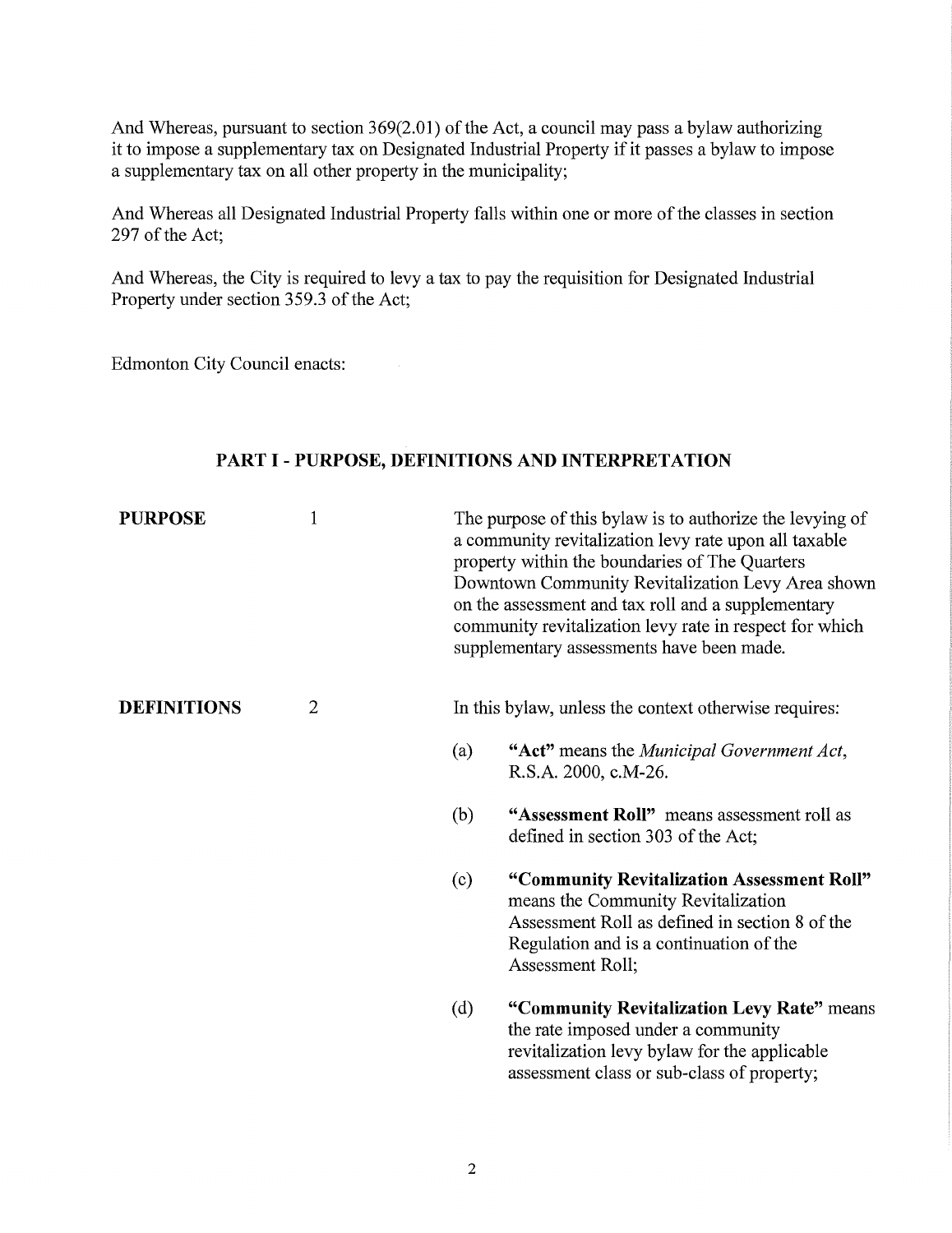- ( e) **"Community Revitalization Levy Roll"** means the Community Revitalization Levy Roll as defined in section 9 of the Regulation and is a continuation of the Property Tax Roll;
- (f) **"Co-operative Housing Project"** means a cooperative housing project that is:
	- (i) incorporated under the *Cooperatives Act,*  S.A. 2001, c. C-28.1; or;
	- (ii) comprised exclusively of the members that are either;
		- (A) members as defined by sections  $1(1)(f)$  and  $1(1)(ee)$  of the *Cooperatives Act;* or
		- (B) the City of Edmonton; or
		- (C) any combination of the above categories of A and B; and
		- (D) includes property owned by a non-profit housing society incorporated under the *Societies Act,* R.S.A. 2000, c. S-14, and occupied by tenants.
- (g) **"Council"** means the Council of the City of Edmonton;
- (h) **"Designated Industrial Property"** means designated industrial property as defined in section  $284(1)(f.01)$  of the Act;
- (i) **"Designated Industrial Property Requisition"**  means the designated property requisition set by the Minister in accordance with Section 359.3 of the Act;
- G) **"Incremental Assessed Value"** means Incremental Assessed Value as defined in section 381.l(a) of the Act;
- (k) **"Manufactured Home"** means manufactured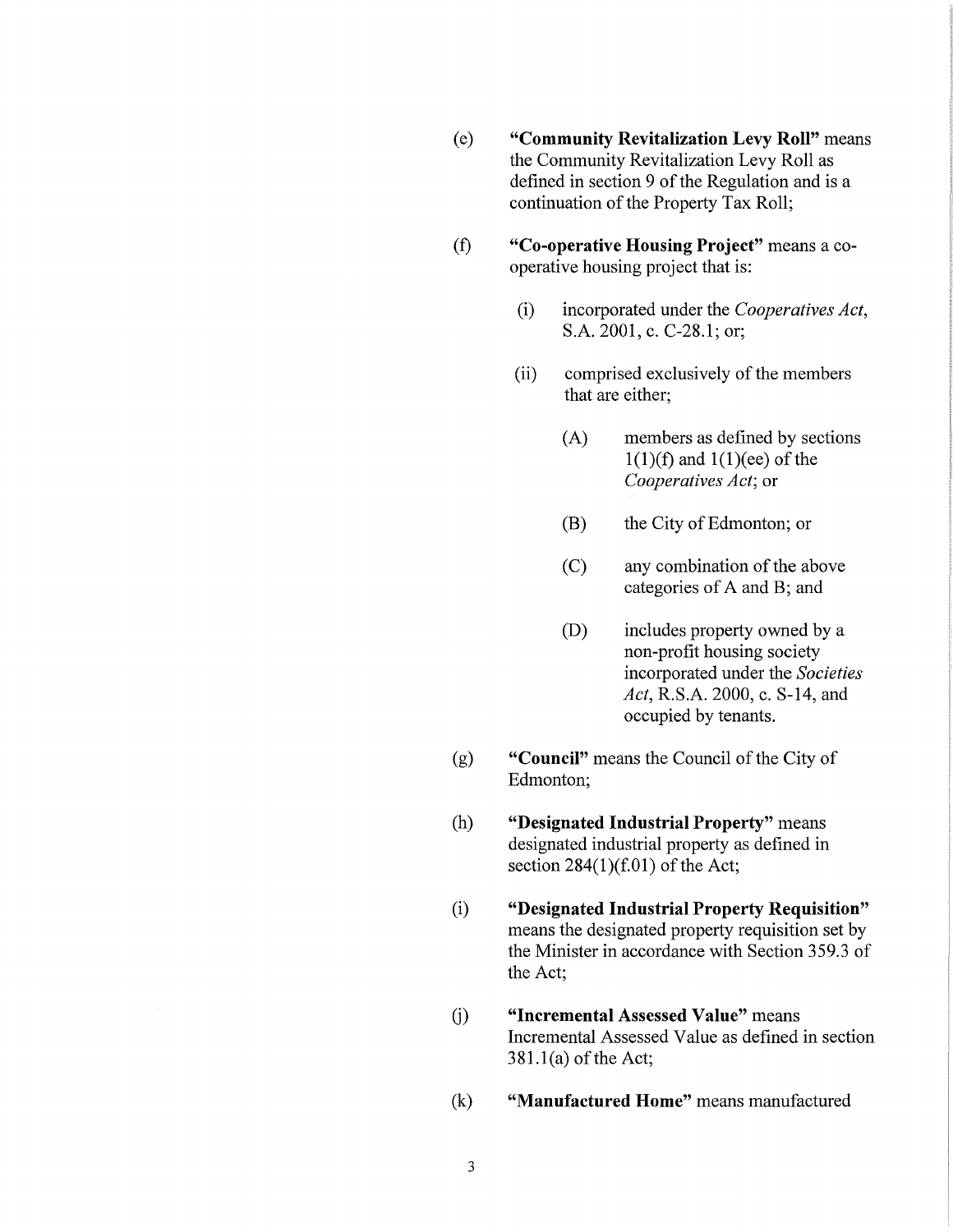home as defined in section 284(1)(m) of the Act;

- (1) **"Manufactured Home Community** " means manufactured home community as defined in section  $284(1)(n)$  of the Act;
- (m) **"Mobile Home"** means mobile home as defined in section  $284(1)(n.1)$  of the Act;
- (n) **"Non-Residential Property"** means nonresidential property as defined in section 297(4)(b) of the Act;
- ( o) **"Other Residential"** means a sub-class of property classified as Class 1 - residential, as set out in section 297 of the *Municipal Government Act,* which includes property, or a portion of property that contains:
	- (i) four or more self-contained dwelling units which are used or intended to be used for permanent living accommodations, together with any other buildings or amenity areas located on the property that are ancillary to the dwelling units; or;
	- (ii) vacant land that in the future, as designated by a land use bylaw, a neighborhood area structure plan, or an area structure plan, may be developed into a property that contains four or more selfcontained dwelling units to be used for permanent living accommodations;

but not including a co-operative housing project or a property that falls into the Transitional Residential sub-class.

- (p) **"Property Tax Roll"** means the tax roll as defined in section 329 of the Act;
- ( q) **"Provincial Assessor"** means the assessor appointed by the Minister to be the provincial assessor under section 284.1 of the Act;
- (r) **"Provincial Assessment Roll"** means an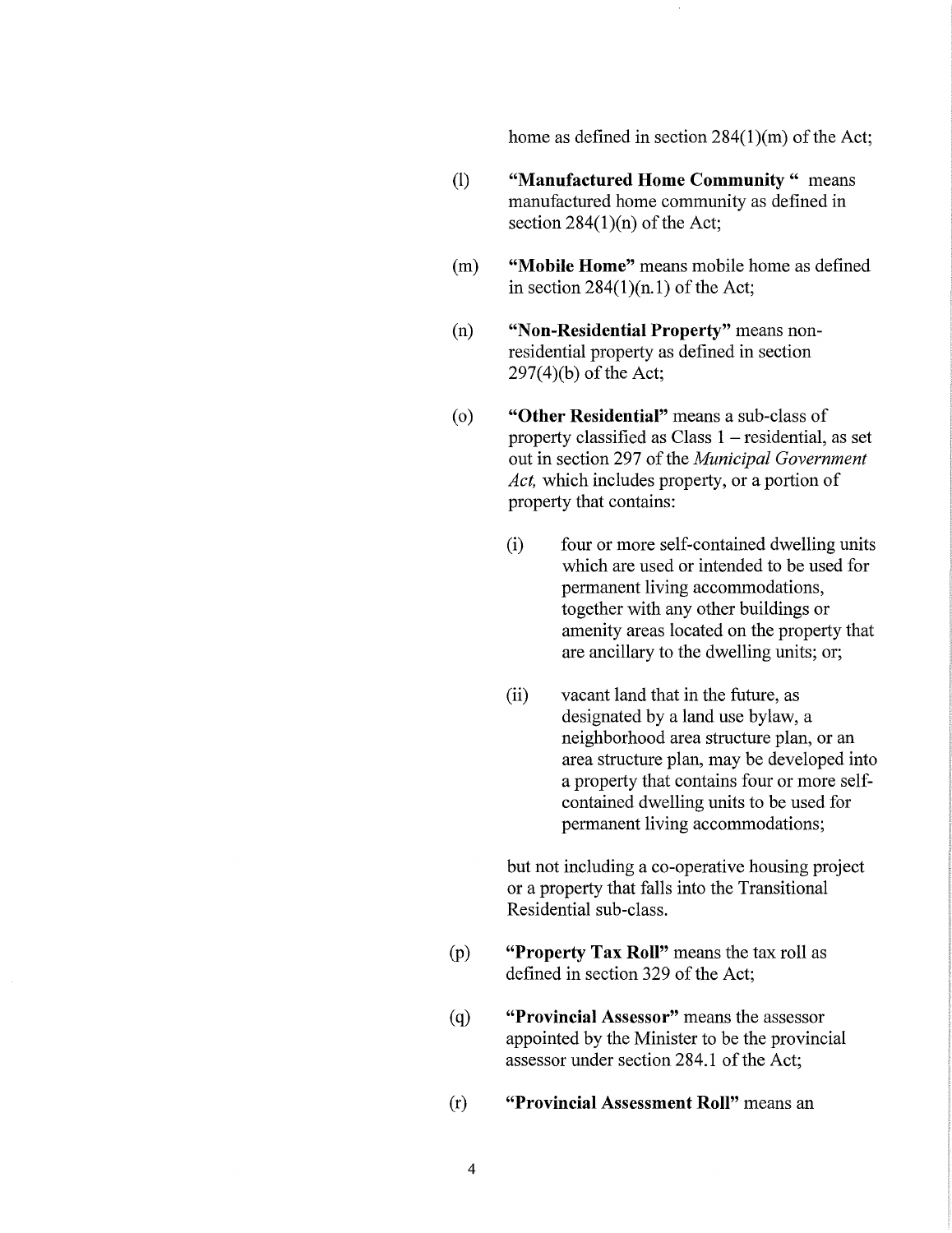assessment prepared by the Provincial Assessor pursuant to section 303.1 of the Act;

- (s) **"Provincial Supplementary Assessment Roll"**  means a supplementary assessment roll prepared by the Provincial Assessor as defined by section 315 of the Act;
- (t) **"Residential Assessment Class Property"**  means residential property as defined in section  $297(4)$ (c) of the Act;
- ( u) **"Residential"** means a sub-class of property classified as Class  $1 -$  residential, as set out section 297 of the *Municipal Government Act,*  which includes property, or a portion of property, that contains:
	- (i) three or less self-contained dwelling units which are used or intended to be used for permanent living accommodations, together with any other buildings or amenity areas located on the property that are ancillary to the dwelling units;
	- (ii) a self-contained dwelling unit and parking area, if any, established under the same condominium plan and any common property associated with the unit;
	- (iii) a co-operative housing project;
	- (iv) a mobile home or manufactured home located on a site in a mobile home or manufactured home community, and any other improvements located on the property owned and occupied by the person occupying the mobile home or manufactured home;
	- (v) vacant land that in the future, as designated by a land use bylaw, a neighborhood area structure plan, or an area structure plan, may be developed into a property used for permanent living accommodations that will not contain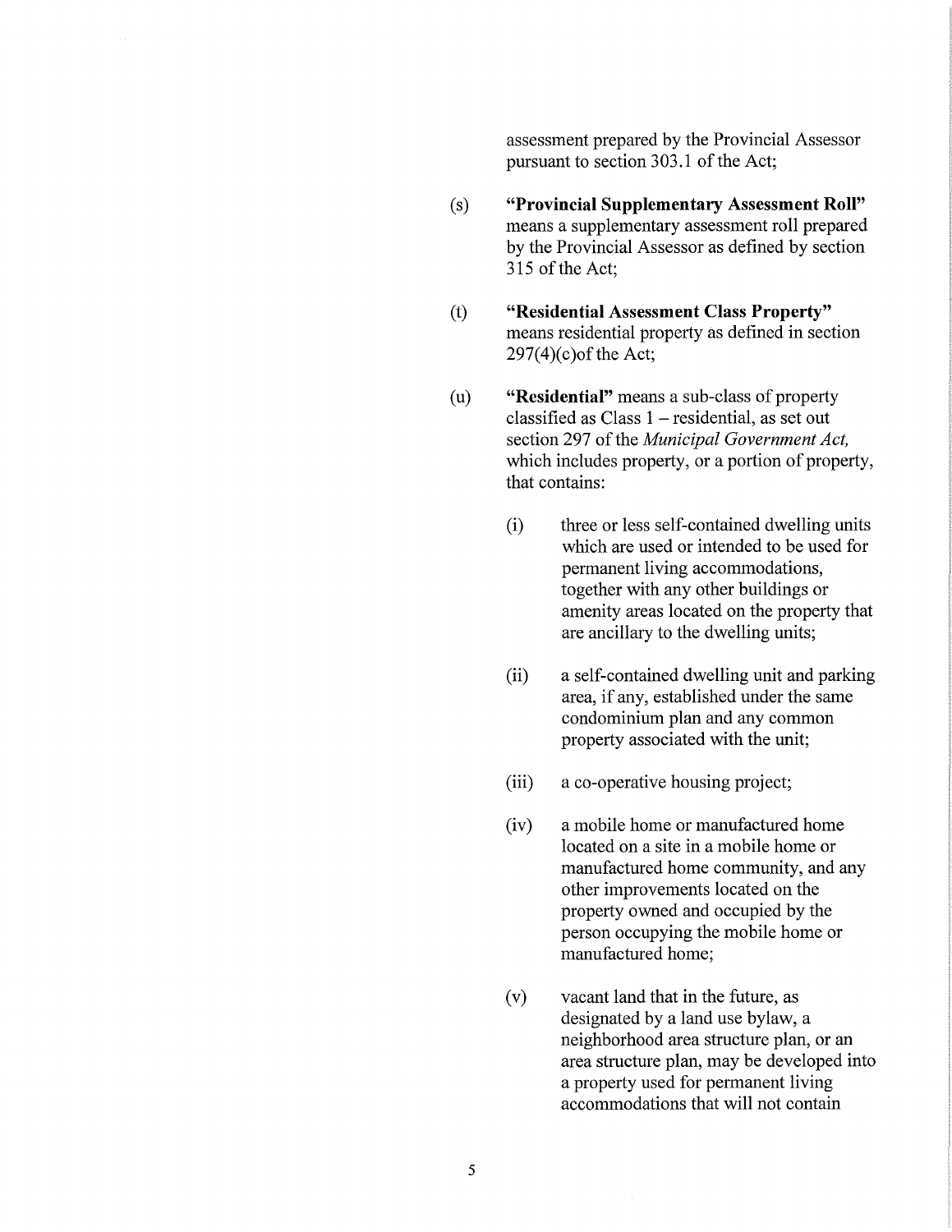more than three self-contained dwelling units;

(vi) natural areas and parkland, including an area of land that in the near future may be designated as environmental reserve;

but does not include property that falls into the Other Residential sub-class or the Transitional Residential sub-class.

- ( q) **"Supplementary Assessment"** means an assessment made pursuant to section 314 of the Act;
- (r) **"Supplementary Assessment Roll"** means a supplementary assessment roll as defined by section 315 of the Act;
- (s) **"Supplementary Property Tax Roll"** means a supplementary property tax roll as defined by section 369 of the Act.
- (t) **"Transitional Residential"** means a sub-class of property classified as Class I - residential, as set out in section 297 of the *Municipal Government Act,* which includes property, or a portion of property that contains:
	- (i) an improved parcel of land that was previously classified as non-residential where there is an intention to use the land for permanent living accommodation, but as of the condition date no building permit has been issued that allows construction or renovation of the improvement where the permanent living accommodation will take place;
	- (ii) property on which industry, commerce, or another use currently takes place.

The marginal notes and headings in this bylaw are for reference purposes only.

# **RULES FOR** 3 **INTERPRETATION**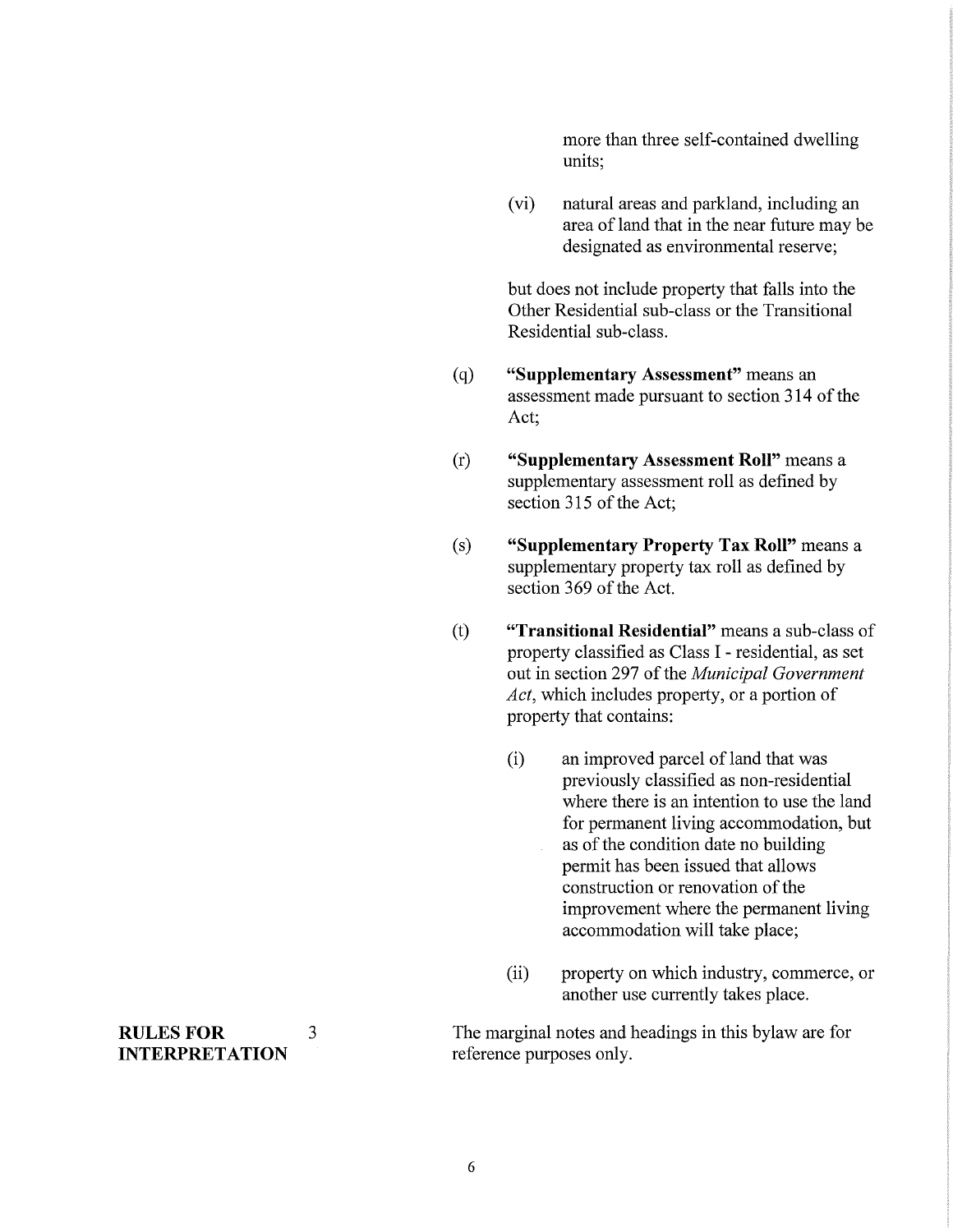## **PART II -ASSESSMENT CLASSES AND TAX RATES**

**ASSESSMENT CLASSES AND SUB-CLASSES**  4 LEVY OF 5 **COMMUNITY REVITALIZATION LEVY RATES**  For the purpose of the 2018 City of Edmonton The Quarters Downtown Community Revitalization Levy Rate Bylaw, all assessed property within the boundary of The Quarters Downtown Community Revitalization Levy Area is hereby divided into one or more of the following assessment classes and sub-classes: (a) Residential Assessment Class Property: (i) Residential; (ii) Other Residential (iii) Transitional Residential. (b) Non-Residential Property; (c) Farmland; (d) Machinery and Equipment. (1) The Chief Administrative Officer is hereby authorized to levy the rates set out in Schedule "A" against the incremental assessed value of all taxable property within The Quarters Downtown Community Revitalization Levy Area as shown on the Community Revitalization Assessment Roll and the

> incremental assessed value of all Designated Industrial Property shown on the Provincial Assessment Roll and the Provincial Supplementary Assessment Roll.

(2) The Chief Administrative Officer is hereby authorized to levy the Designated Industrial Property Requisition against the

Supplementary Assessment Roll and classified according to this

# **PART III - COMMUNITY REVITALIZATION LEVY ROLL AND PROPERTY TAX NOTICES**

7

bylaw.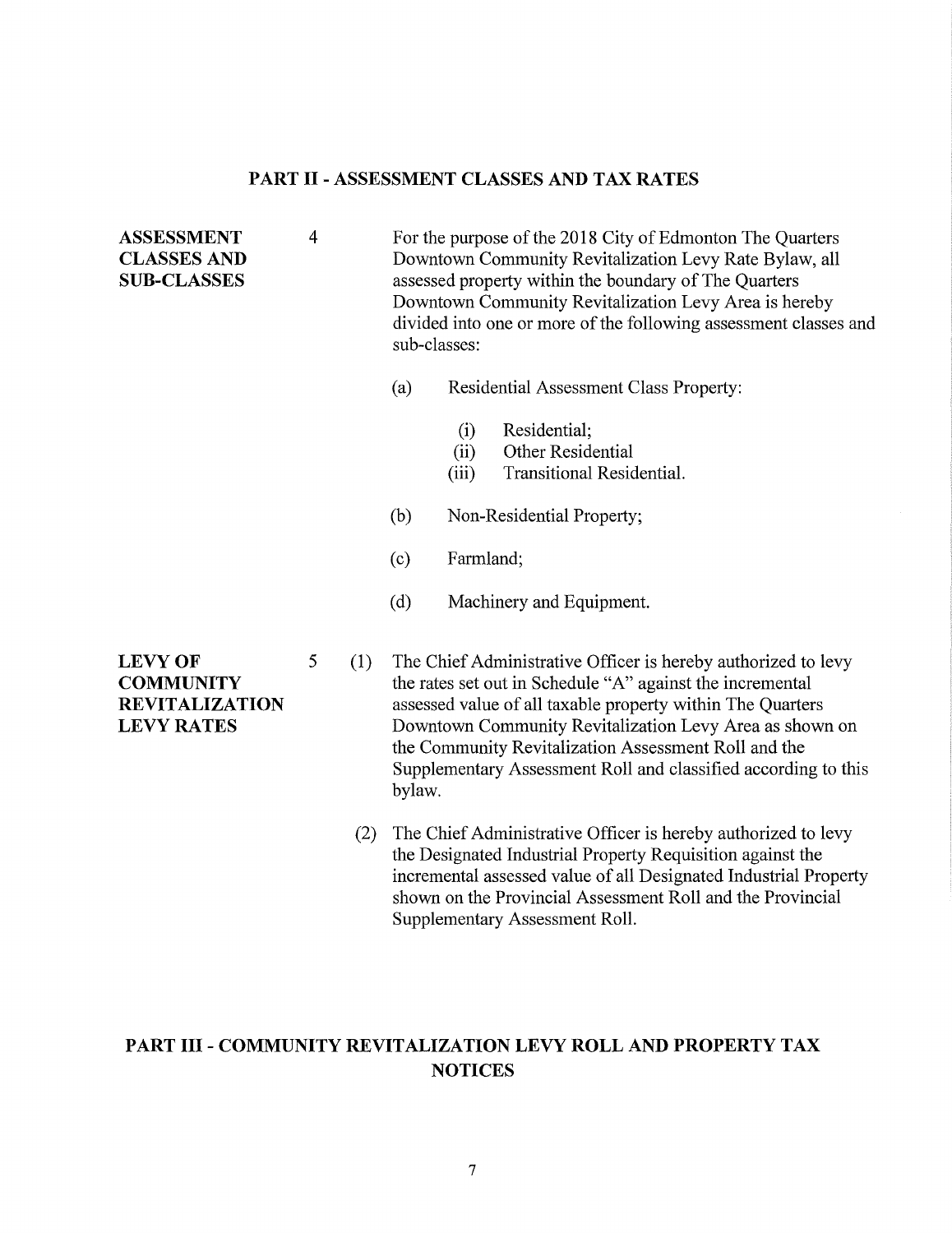| <b>COMMUNITY</b><br><b>REVITALIZATION</b><br><b>LEVY ROLL</b> | 6 |     | A Community Revitalization Levy Roll shall be prepared in<br>accordance with section 9 of the Regulation.                                                                                                                |
|---------------------------------------------------------------|---|-----|--------------------------------------------------------------------------------------------------------------------------------------------------------------------------------------------------------------------------|
| PROPERTY TAX<br><b>NOTICES</b>                                |   | (1) | Property tax notices shall be prepared in accordance with section<br>333 of the Act for all taxable property shown on the Community<br><b>Revitalization Assessment Roll.</b>                                            |
|                                                               |   | (2) | Property tax notices shall be sent in accordance with section 333<br>and 335 of the Act to the taxpayers.                                                                                                                |
| <b>PAYMENT</b><br><b>DEADLINE</b>                             | 8 |     | The taxes imposed, assessed and collected by the community<br>revitalization levy rates for The Quarters Downtown Community<br>Revitalization Levy Area are due and payable to the City of<br>Edmonton on June 30, 2018. |

# **PART IV - SUPPLEMENTARY COMMUNITY REVITALIZATION LEVY RATES**

| <b>SUPPLEMENTARY</b><br><b>COMMUNITY</b><br><b>REVITALIZATION</b><br><b>LEVY RATES</b> | 9<br>(1) |     | A supplementary community revitalization levy may be imposed<br>for Designated Industrial Property if the Designated Industrial<br>Property has received a supplementary assessment by the<br>Provincial Assessor. |
|----------------------------------------------------------------------------------------|----------|-----|--------------------------------------------------------------------------------------------------------------------------------------------------------------------------------------------------------------------|
|                                                                                        |          | (2) | A supplementary community revitalization levy may be imposed<br>for all other property if that property has received a<br>supplementary assessment.                                                                |
|                                                                                        | 10       |     | The supplementary community revitalization levy rates for 2018<br>are the same as the community revitalization levy rates set out in<br>Schedule "A".                                                              |
| <b>SUPPLEMENTARY</b><br>PROPERTY TAX<br><b>ROLL</b>                                    | 11       |     | Subject to the provisions of section 369, a supplementary<br>property tax roll shall be prepared in accordance with section<br>369 of the Act.                                                                     |
| <b>SUPPLEMENTARY</b>                                                                   | 12       | (1) | Supplementary property tax notices shall be prepared in                                                                                                                                                            |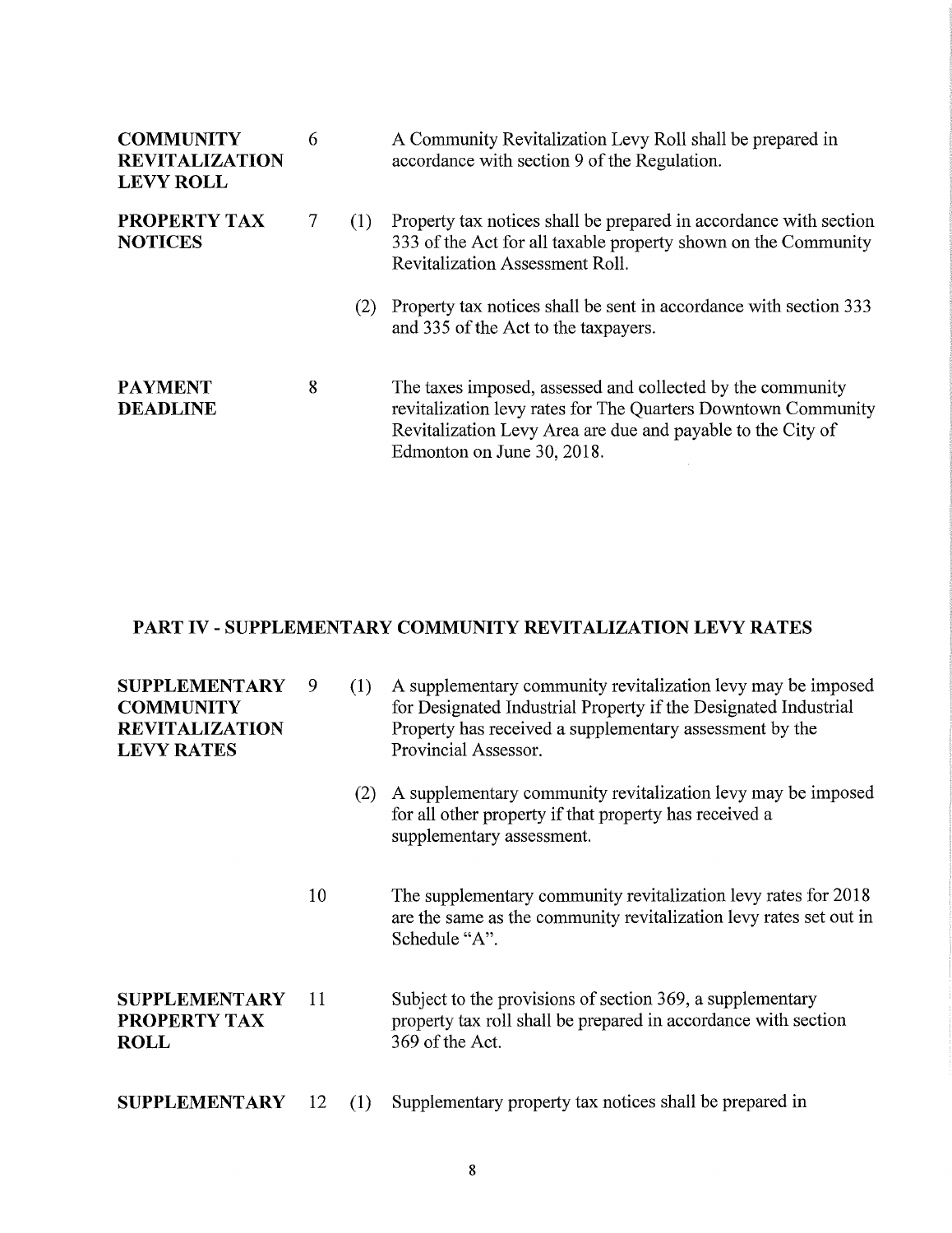| PROPERTY TAX<br><b>NOTICES</b>                          |    |     | accordance with section 369 of the Act for all taxable property<br>shown on the supplementary property tax roll.                                                                                                   |
|---------------------------------------------------------|----|-----|--------------------------------------------------------------------------------------------------------------------------------------------------------------------------------------------------------------------|
|                                                         |    | (2) | Supplementary property tax notices shall be sent in accordance<br>with section 369 of the Act to the persons liable to pay the taxes.                                                                              |
|                                                         |    |     | <b>PART V - GENERAL</b>                                                                                                                                                                                            |
| <b>NUMBER AND</b><br><b>GENDER</b><br><b>REFERENCES</b> | 13 |     | All references in this bylaw will be read with such changes in<br>number and gender as may be appropriate according to whether<br>the reference is to a male or female person, or a corporation or<br>partnership. |
| <b>REPEALS</b>                                          | 14 |     | Bylaw 18314 is hereby repealed on May 1, 2028.                                                                                                                                                                     |
| <b>EFFECTIVE DATE</b>                                   | 15 |     | This by law takes effect after third reading and signatures have<br>been completed.                                                                                                                                |

| READ a first time this  | $24^{\text{th}}$ | day of | April | 2018; |
|-------------------------|------------------|--------|-------|-------|
| READ a second time this | $24^{\text{th}}$ | day of | April | 2018; |
| READ a third time this  | 24 <sup>th</sup> | day of | April | 2018; |
| SIGNED AND PASSED this  | 24 <sup>th</sup> | day of | April | 2018. |

THE CITY OF EDMONTON MAYOR

 $\mathcal{J}_{\epsilon}^{\ell}$ rakle

CITY CLERK